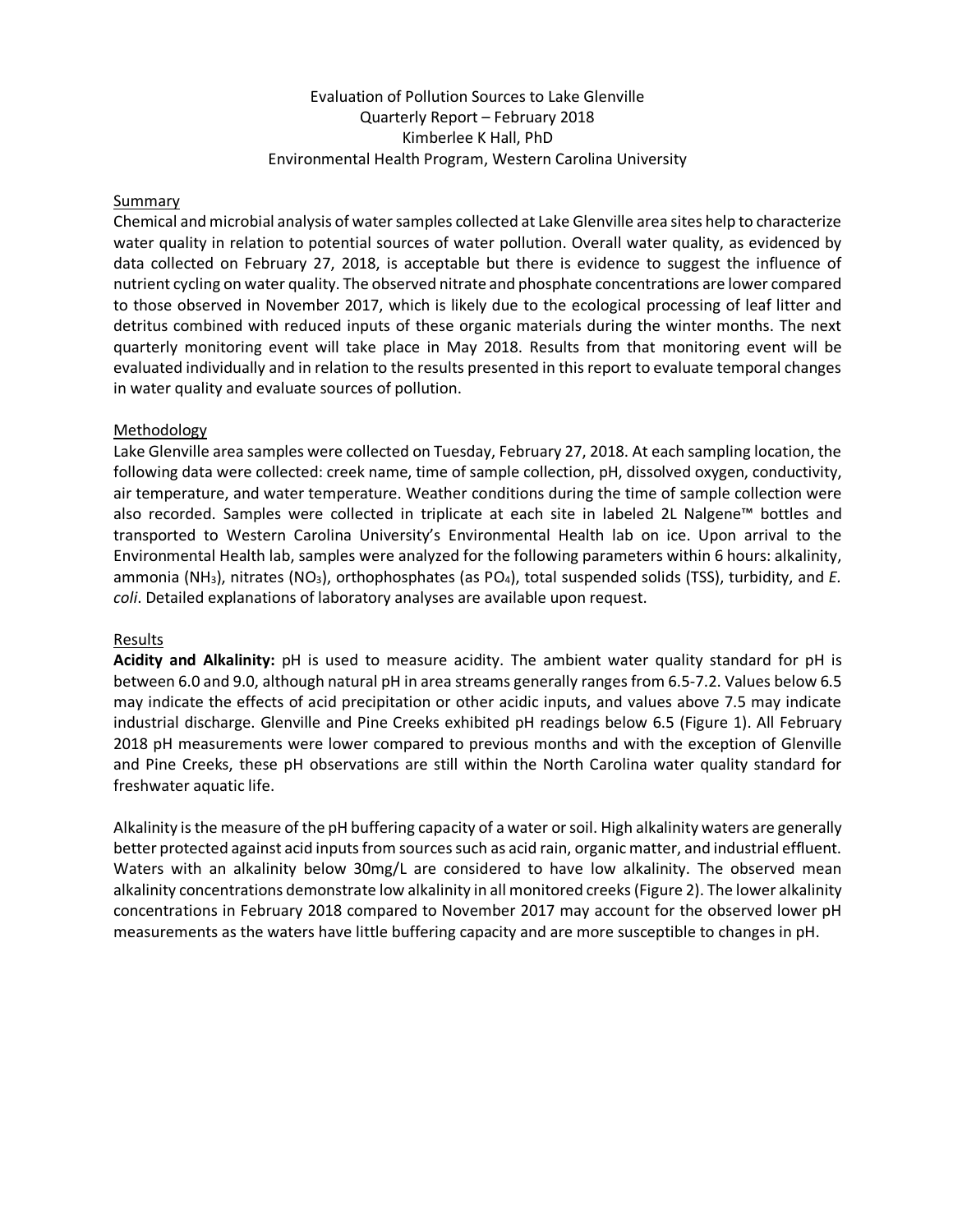

Figure 2. Mean alkalinity concentrations at each monitoring site, February 2018



**Turbidity and Total Suspended Solids(TSS):** Turbidity is a measure of visual water clarity and is a measure of the presence of suspended particulate matter. The standard for trout-designated waters is 10 NTU and the standard to protect other aquatic life is 50 NTU. Turbidity measurements in all creeks are below the 10 NTU trout-designated water standard (Figure 3). TSS quantifies solids by weight and is heavily influenced by a combination of stream flow and land disturbances. Although there is no legal standard for TSS, concentrations below 30mg/L are generally considered low. All monitoring sites exhibited low TSS concentrations (Figure 4). While moderately heavy precipitation events and land disturbance can increase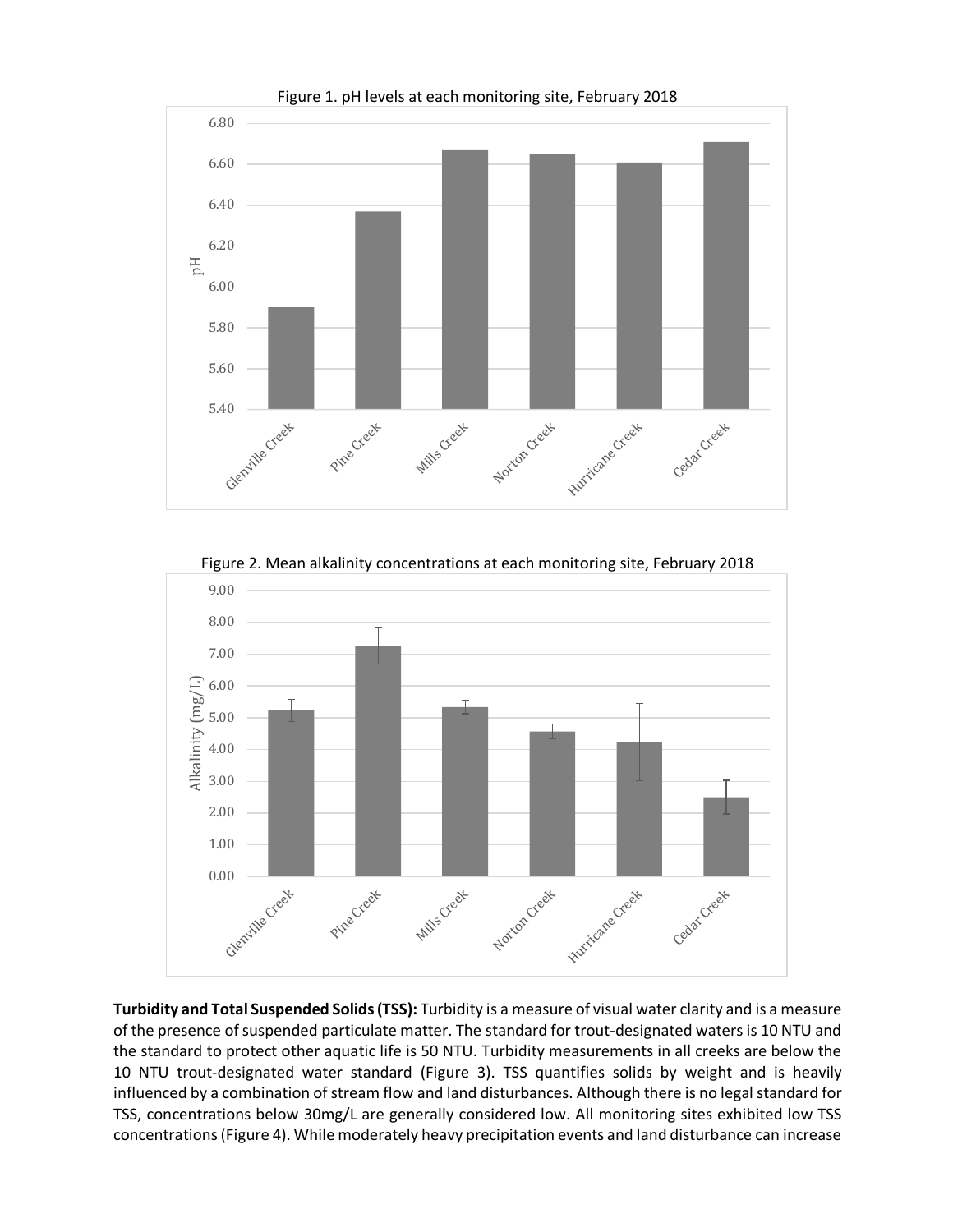turbidity and TSS concentrations, the undisturbed forested areas and presence of riparian zones in the Lake Glenville area likely influenced the low turbidity and TSS concentrations. Approximately 0.5 inches of precipitation fell in the 7 days preceding sample collection which was not expected to significantly influence turbidity and TSS concentrations. Turbidity and TSS concentrations in February 2018 were comparable to those observed in November 2107.



Figure 3. Mean turbidity levels at each monitoring site, February 2018

Figure 4. Mean total suspended solids concentrations at each monitoring site, February 2018



**Conductivity:** Conductivity is used to measure the ability of water to conduct an electrical current. Samples containing dissolved solids and salts will form ions that will conduct an electrical current and the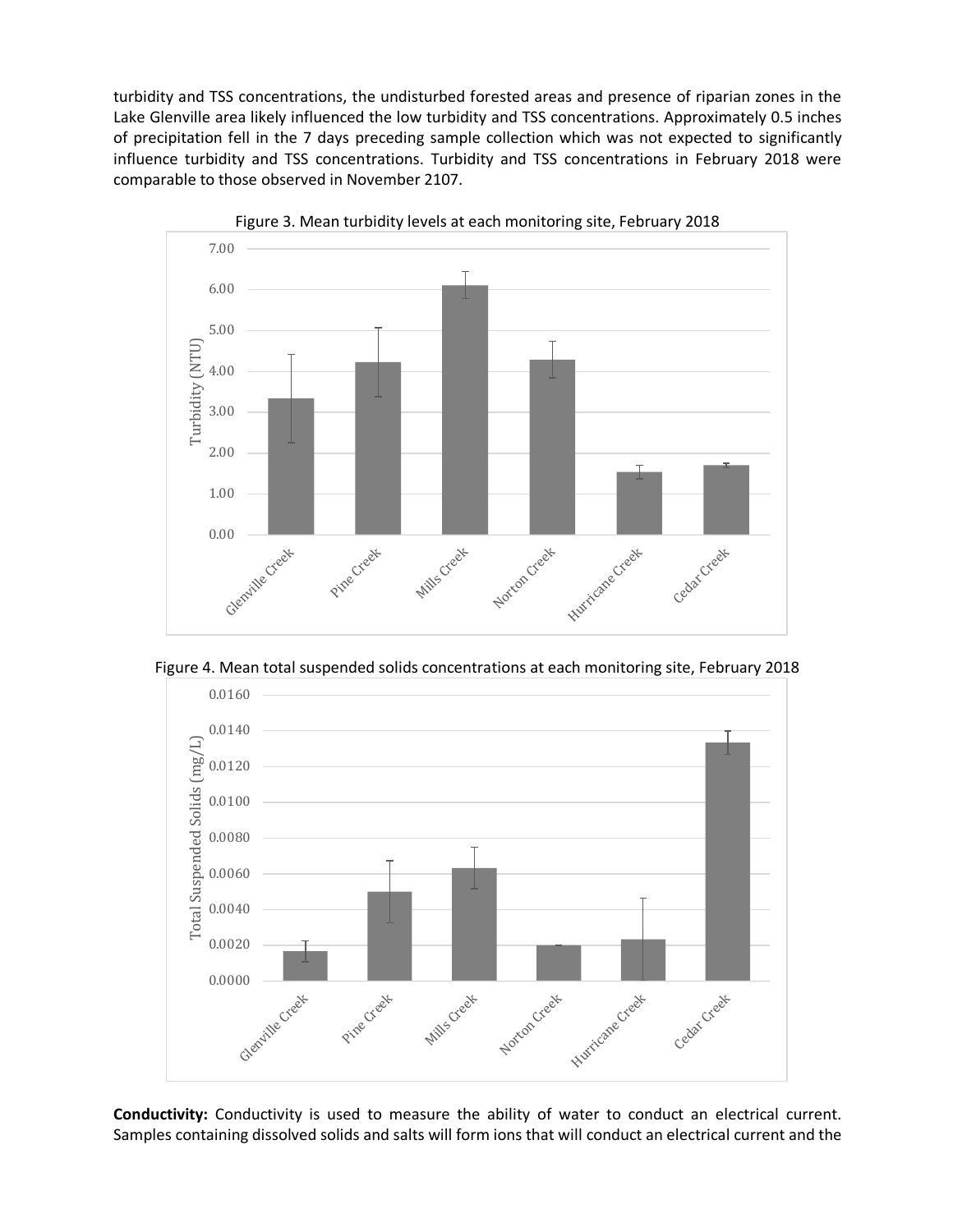concentration of dissolved ions in a sample determines conductivity. Inorganic dissolved solids such as chloride, nitrate, phosphate, calcium, sulfate, iron, sodium, and aluminum will affect conductivity levels and local geologic conditions will influence the types and extent of dissolved ions. Elevated levels of conductivity are most often seen in streams receiving wastewater discharge, urban runoff, or eroded soils. The observed conductivity levels at each monitoring site are relatively high considering the undisturbed forested landscape (Figure 5) but are lower compared to the conductivity measurements observed in November 2017. The observed conductivity levels do not correlate with TSS or turbidity, suggesting that the source of dissolved ions is not wastewater or soil runoff. The decreased February 2018 conductivity measurements as compared to those observed in November 2017 may reflect a decreased concentration of ions as a result of observed elevated water volume.



Figure 5. Conductivity levels at each monitoring site, February 2018

**Nutrients (Orthophosphate [PO<sub>4</sub><sup>3-</sup>], Ammonia [NH<sub>3</sub>], and Nitrate [NO<sub>3</sub>]): Phosphorus is an essential** nutrient for aquatic plants and algae, and is typically the limiting nutrient in most aquatic systems thereby restricting plant growth in an ecosystem. Phosphorus is introduced into water systems from soil, wastewater treatment systems, failing septic systems, and runoff from fertilized land. Excessive phosphorus stimulates excessive plant growth and results in eutrophication, a condition that can result in dissolved oxygen depletion in an aquatic ecosystem. Orthophosphate is the amount of phosphorus that is immediately available to plants or algae for biological assimilation. Generally, orthophosphate levels below 0.05 mg/L are sufficient to prevent eutrophication.

There is no legal water quality standard for orthophosphate, but the Environmental Protection Agency (EPA) nutrient criteria for total phosphorus in rivers and streams in this ecoregion is 0.01 mg/L. Although orthophosphate is only one component of total phosphorous, observed concentrations at all monitored sites exceed the EPA nutrient criteria for total phosphorous (Figure 6). All sites exhibited a decrease in orthophosphate concentrations compared to those observed in November 2017 which is most likely explained by the effective processing and cycling of organic matter input from leaf litter and detritus deposited during the fall months.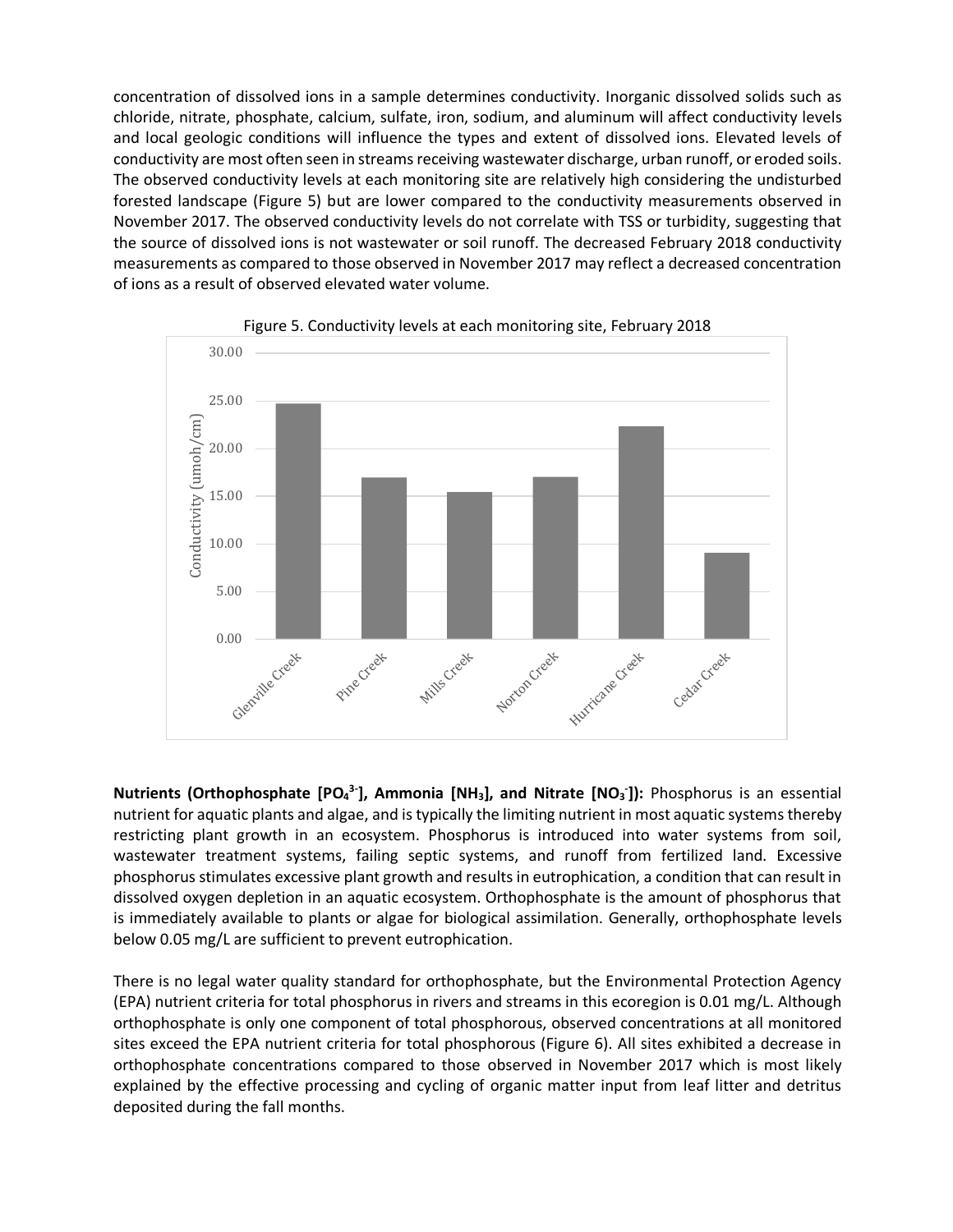Ammonia is contained in decaying plant and animal remains and microbial decomposition of these organic wastes can release ammonia. The most likely sources of ammonia are agricultural runoff, livestock farming, septic drainage, and sewage treatment plants. The ambient concentration of ammonia in water is approximately 0.10 mg/L but concentrations are heavily influenced by water temperature and pH., Mills, Norton, and Cedar Creeks exceeded this "norm," most likely as a result of the accumulation of leaf litter and detritus. No creek exceeds the ambient total ammonia toxicity standard of 1.9 mg/L (Figure 7).

Like phosphorus, nitrate serves as an algal nutrient and can contribute to excessive plant growth and eutrophication. Common sources of nitrate include septic drainage and fertilizer runoff from agricultural land and domestic lawns. The ability of nitrate to more readily dissolve in water contributes to its increased likelihood of traveling in surface waters. As a result, nitrate is a good indicator of sewage or animal waste input. There is no legal water quality standard for nitrate, but the EPA nutrient criteria for total nitrogen in rivers and streams in this ecoregion is 0.31 mg/L. Although nitrate is only one component of total nitrogen, observed concentrations at all monitored sites exceed the EPA nutrient criteria for total nitrogen (Figure 8). The lack of correlation between nitrate concentrations and TSS or turbidity suggesting that agricultural runoff of livestock wastes may continue to be a source of nitrate. The observed nitrate concentrations are lower in all creeks compared to those observed in November 2017, which may also be the result of leaf litter and detritus processing, as well as reduced agricultural activities.



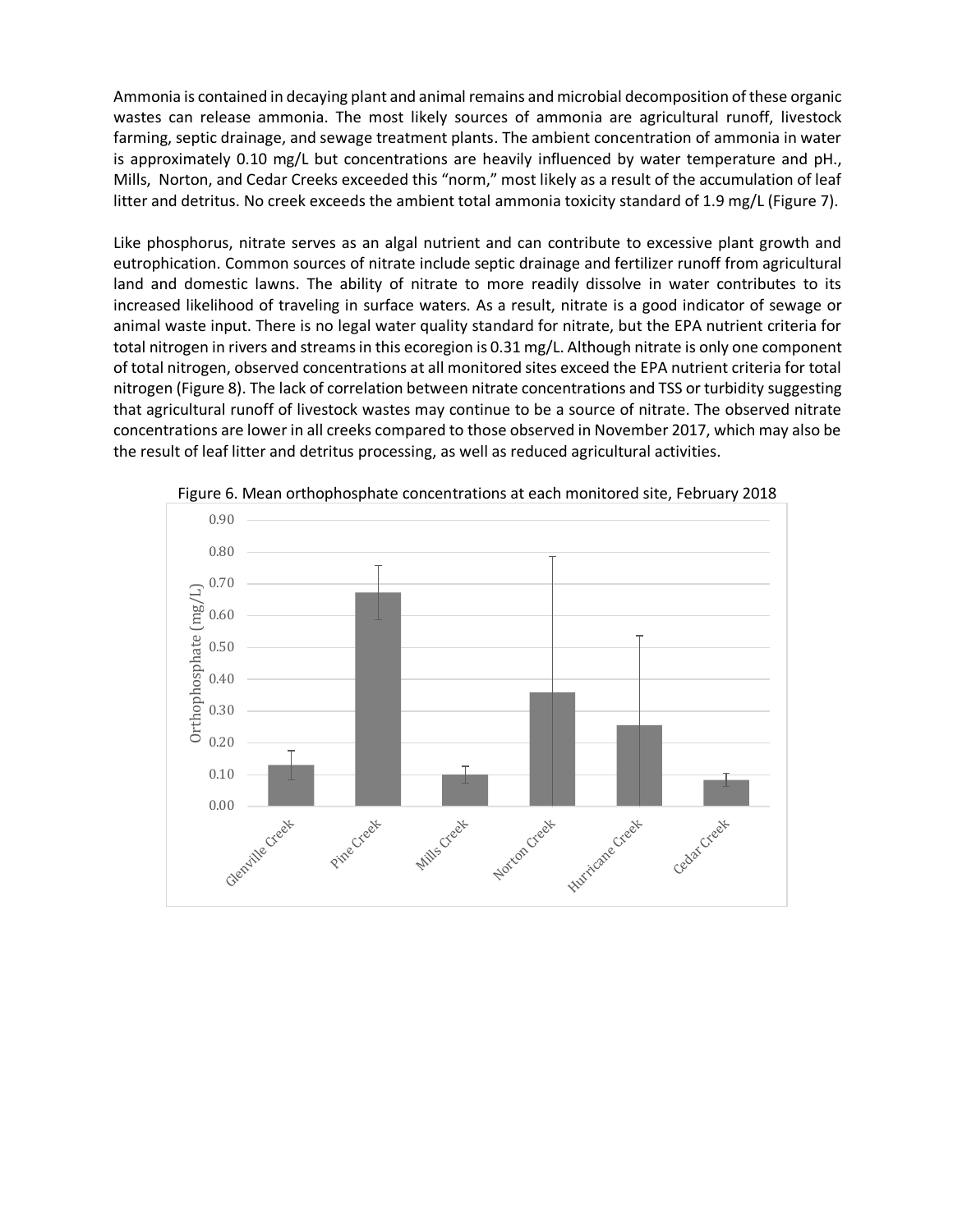

Figure 7. Mean ammonia concentrations at each monitored site, February 2018

Figure 8. Mean nitrate concentrations at each monitored site, February 2018



# *E. coli***:**

The potential presence of fecal pathogens in surface water is determined based on a surrogate measurement if fecal indicator organisms, including *E. coli*. The recreational standard for *E. coli* in the State of North Carolina is 200 CFU/100ml. All monitored sites except Pine Creek exhibit *E. coli*  concentrations below this standard (Figure 9). The presence of livestock on surrounding land may be a contributing factor to the observed *E. coli* concentrations in Pine Creek at this time. *E. coli* concentrations in surface waters have been shown to be influenced in part by seasonality, and future sampling events